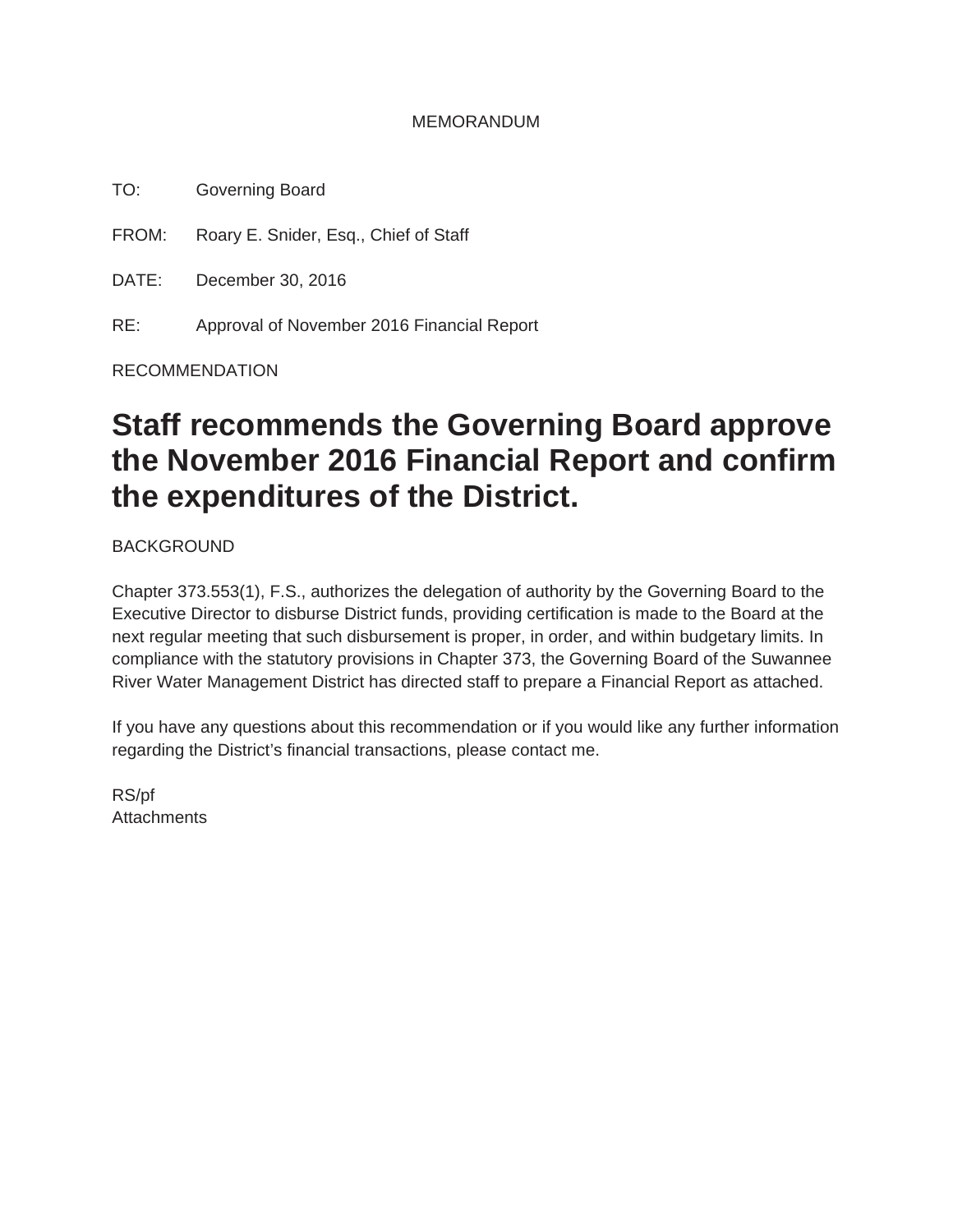| <b>Suwannee River Water Management District</b><br><b>Cash Report</b><br>November 2016 |                                   |                           |                                  |  |  |  |
|----------------------------------------------------------------------------------------|-----------------------------------|---------------------------|----------------------------------|--|--|--|
| <b>ACCOUNT</b>                                                                         | <b>Monthly</b><br><b>Interest</b> | <b>Interest</b><br>Rate % | <b>Closing</b><br><b>Balance</b> |  |  |  |
| <b>Bank of America Permit Fee</b>                                                      |                                   | $\overline{\phantom{a}}$  | \$357,594.07                     |  |  |  |
| <b>First Federal Permit Fee</b>                                                        | \$8.64                            | 0.30%                     | \$35,909.33                      |  |  |  |
| First Federal (Depository & Accounts Payable)                                          | \$988.23                          | 0.61%                     | \$2,598,333.18                   |  |  |  |
| <b>SPIA</b>                                                                            | \$63,223.44                       | 1.80%                     | \$42,796,651.12                  |  |  |  |
| <b>TOTAL</b>                                                                           | \$64,220.31                       |                           | \$45,788,487.70                  |  |  |  |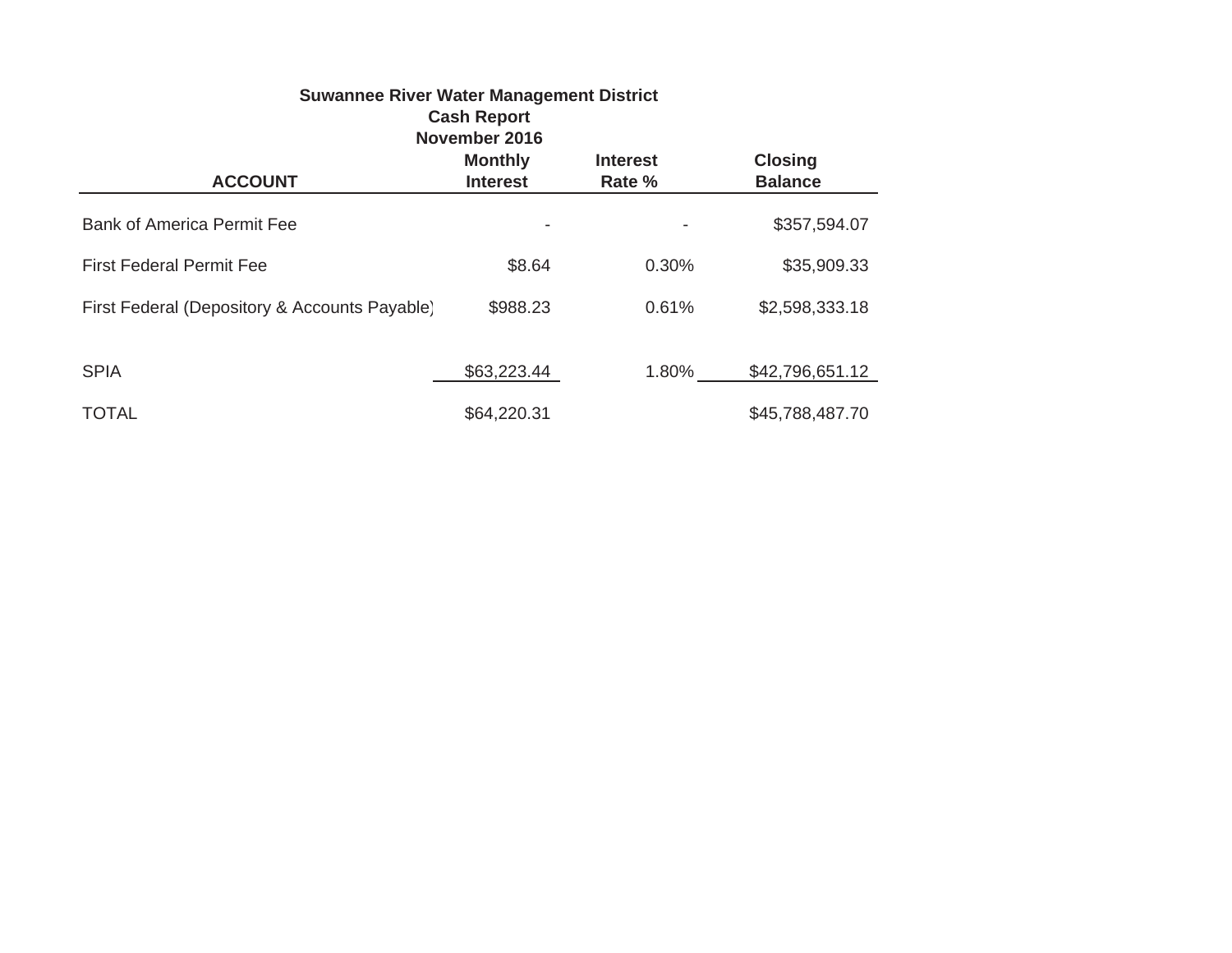#### **Suwannee River Water Management District Statement of Sources and Uses of Funds For the Month ending November 30, 2016 (Unaudited)**

|                            |                  | <b>Actuals</b> |     | Variance       |                     |
|----------------------------|------------------|----------------|-----|----------------|---------------------|
|                            | <b>Current</b>   | <b>Through</b> |     | (Under)/Over   | <b>Actuals As A</b> |
|                            | <b>Budget</b>    | 11/30/2016     |     | <b>Budget</b>  | % of Budget         |
| <b>Sources</b>             |                  |                |     |                |                     |
| Ad Valorem Property Taxes  | $$5,727,117$ \$  | 1,070,553      | \$. | (4,656,564)    | 19%                 |
| Intergovernmental Revenues | \$41,814,726 \$  | 1,520,742      |     | (40, 293, 984) | 4%                  |
| Interest on Invested Funds | $$244.137$ \$    | 123,302        |     | (120,835)      | 51%                 |
| License and Permit Fees    | $$120,000$ \$    | 27.429         |     | (92, 571)      | 23%                 |
| Other                      | $$988,488$ \$    | 354,236        |     | (634, 252)     | 36%                 |
| <b>Fund Balance</b>        | \$18,537,768     |                |     | (18,537,768)   | $0\%$               |
| <b>Total Sources</b>       | $$67,432,236$ \$ | 3,096,263      |     | (64, 335, 973) | 5%                  |

|                                              | <b>Current</b>  |                     |                     | <b>Available</b>       |           |                         |
|----------------------------------------------|-----------------|---------------------|---------------------|------------------------|-----------|-------------------------|
|                                              | <b>Budget</b>   | <b>Expenditures</b> | <b>Encumbrances</b> | <b>Budget</b>          | %Expended | %Obligated <sup>2</sup> |
| <b>Uses</b>                                  |                 |                     |                     |                        |           |                         |
| Water Resources Planning and Monitoring      | \$10,685,707    | \$367.456           |                     | \$71,773 \$ 10,246,477 | 3%        | 4%                      |
| Acquisition, Restoration and Public Works    | \$49,304,118    | \$929,316           | \$12,613            | 48.362.189             | 2%        | $2\%$                   |
| Operation and Maintenance of Lands and Works | \$4,420,671     | \$232,704           | \$8.251             | \$4,179,716            | 5%        | 5%                      |
| Regulation                                   | \$1,367,953     | \$123,952           | \$8.514             | 1,235,487              | 9%        | $10\%$                  |
| Outreach                                     | \$228,202       | \$14.992            | \$0                 | 213,210                | 7%        | 7%                      |
| Management and Administration                | \$1.425.585     | \$177,240           | \$16,331            | 1.232.014              | 12%       | 14%                     |
| <b>Total Uses</b>                            | \$67,432,236 \$ | 1.845.661           | 117.482             | \$65,469,093           | 3%        | 3%                      |

 $1$  Encumbrances represent unexpended balances of open purchase orders and contracts.

 $2$  Represents the sum of expenditures and encumbrances as a percentage of the available budget.

This financial statement is prepared as of November 30, 2016 and covers the interim period since the most recent audited financial statements.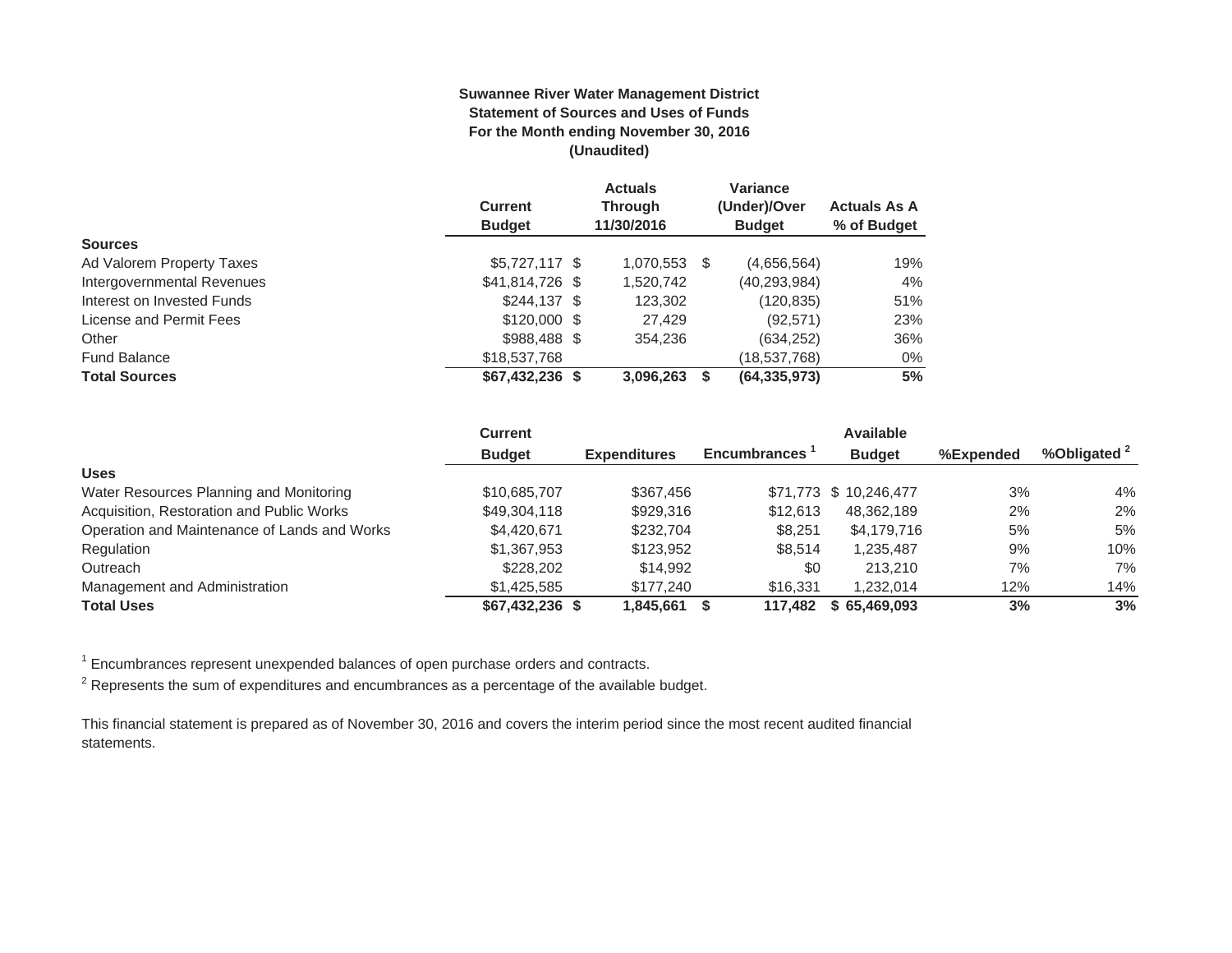|                                                  | $Y-T-D$       |               | <b>ANNUAL</b> |
|--------------------------------------------------|---------------|---------------|---------------|
| Recap of All Funds                               | <b>ACTUAL</b> | ENCUM.        | <b>BUDGET</b> |
| <b>REVENUES</b>                                  |               |               |               |
| <b>TOTAL REVENUES</b>                            | 3,096,263.00  | 0.00          | 67,432,236.00 |
| <b>EXPENDITURES</b>                              |               |               |               |
| <b>TOTAL SALARIES AND BENEFITS</b>               | 715,692.00    | 0.00          | 6,047,221.00  |
| <b>TOTAL CONTRACTUAL SERVICES</b>                | 338,718.00    | 32,453.00     | 33,500,250.00 |
| <b>TOTAL OPERATING EXPENSES</b>                  | 129,418.00    | 81,856.00     | 1,164,795.00  |
| <b>TOTAL CAPITAL OUTLAY</b>                      | 0.00          | 3,173.00      | 215,076.00    |
| <b>TOTAL FIXED CAPITAL OUTLAY</b>                | 618,386.00    | 0.00          | 5,275,000.00  |
| <b>TOTAL INTERAGENCY EXPENSES</b>                | 43,448.00     | 0.00          | 21,229,894.00 |
| <b>TOTAL EXPENDITURES</b>                        | 1,845,662.00  | 117,482.00    | 67,432,236.00 |
| <b>EXCESS REVENUES OVER (UNDER) EXPENDITURES</b> | 1,250,601.00  | (117, 482.00) | 0.00          |
|                                                  |               |               |               |
|                                                  | <u>Y-T-D</u>  |               | <b>ANNUAL</b> |
| Fund 01: General Fund                            | <b>ACTUAL</b> | <b>ENCUM.</b> | <b>BUDGET</b> |
|                                                  |               |               |               |
| <b>REVENUES</b><br><b>TOTAL REVENUES</b>         | 1,193,672.00  | 0.00          | 11,878,485.00 |
| <b>EXPENDITURES</b>                              |               |               |               |
| <b>TOTAL SALARIES AND BENEFITS</b>               |               | 0.00          |               |
|                                                  | 584,847.00    |               | 5,246,012.00  |
| <b>TOTAL CONTRACTUAL SERVICES</b>                | 95,296.00     | 23,378.00     | 4,409,775.00  |
| <b>TOTAL OPERATING EXPENSES</b>                  | 48,540.00     | 77,143.00     | 792,714.00    |
| <b>TOTAL CAPITAL OUTLAY</b>                      | 0.00          | 3,173.00      | 92,032.00     |
| <b>TOTAL FIXED CAPITAL OUTLAY</b>                | 0.00          | 0.00          | 0.00          |
| <b>TOTAL INTERAGENCY EXPENSES</b>                | 0.00          | 0.00          | 1,337,952.00  |
| <b>TOTAL EXPENDITURES</b>                        | 728,683.00    | 103,694.00    | 11,878,485.00 |
| <b>EXCESS REVENUES OVER (UNDER) EXPENDITURES</b> | 464,989.00    | (103, 694.00) | 0.00          |
|                                                  | $Y-T-D$       |               | <b>ANNUAL</b> |
| Fund 2: Emergency Operations                     | <b>ACTUAL</b> | <b>ENCUM.</b> | <b>BUDGET</b> |
|                                                  |               |               |               |
| <b>REVENUES</b>                                  |               |               |               |
| <b>TOTAL REVENUES</b>                            | 0.00          | 0.00          | 0.00          |
| <b>EXPENDITURES</b>                              |               |               |               |
| <b>TOTAL SALARIES AND BENEFITS</b>               | 15,875.00     | 0.00          | 0.00          |
| <b>TOTAL CONTRACTUAL SERVICES</b>                | 0.00          | 0.00          | 0.00          |
| <b>TOTAL OPERATING EXPENSES</b>                  | 0.00          | 0.00          | 0.00          |
| <b>TOTAL CAPITAL OUTLAY</b>                      | 0.00          | 0.00          | 0.00          |
| <b>TOTAL FIXED CAPITAL OUTLAY</b>                | 0.00          | 0.00          | 0.00          |
| <b>TOTAL INTERAGENCY EXPENSES</b>                | 0.00          | 0.00          | 0.00          |
| <b>TOTAL EXPENDITURES</b>                        | 15,875.00     | 0.00          | 0.00          |
| <b>EXCESS REVENUES OVER (UNDER) EXPENDITURES</b> | (15, 875.00)  | 0.00          | 0.00          |
|                                                  |               |               |               |

*\*Salaries associated with Hurricane Hermine*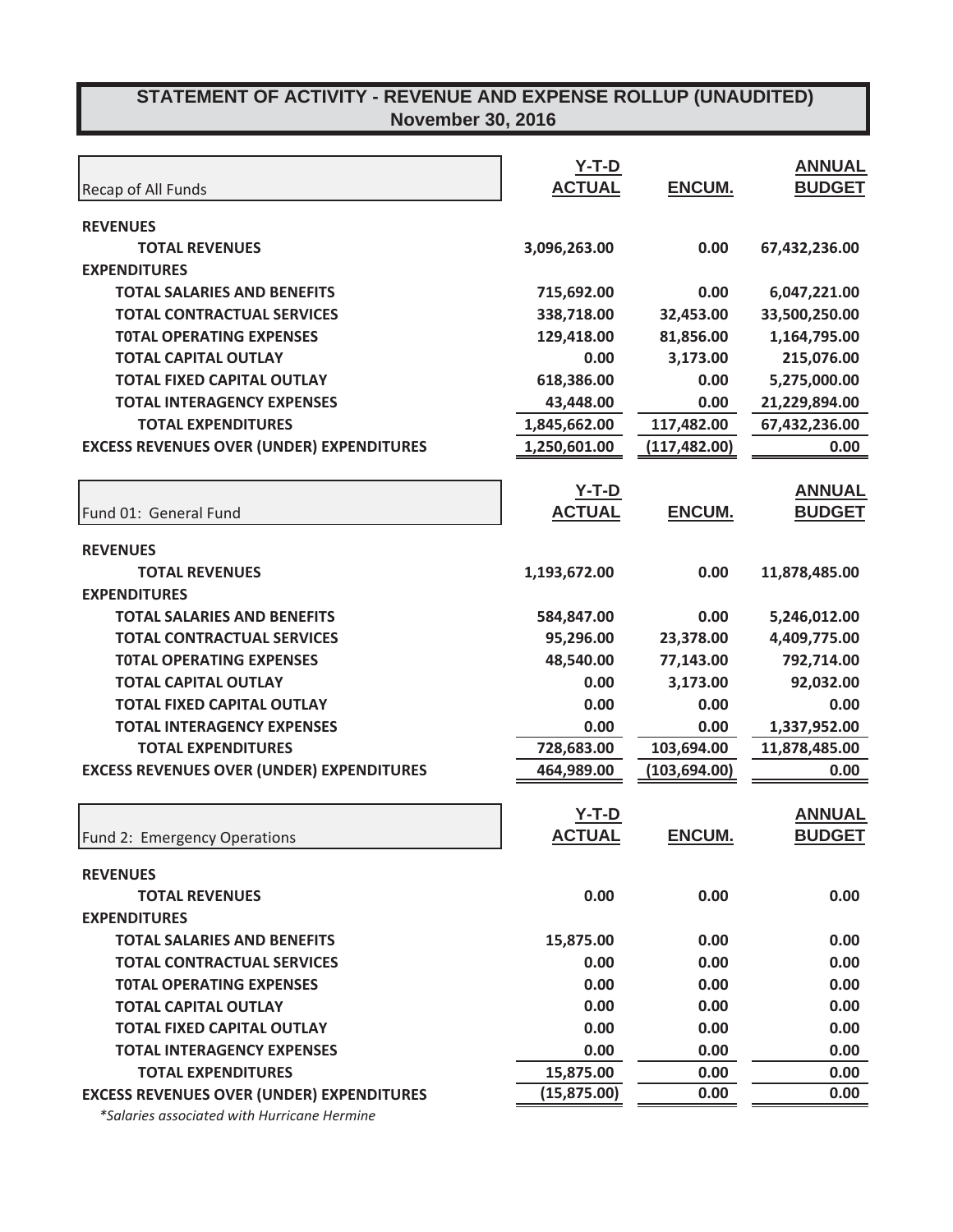| Fund 05: Middle Suwannee                         | $Y-T-D$<br><b>ACTUAL</b> | ENCUM.        | <b>ANNUAL</b><br><b>BUDGET</b> |
|--------------------------------------------------|--------------------------|---------------|--------------------------------|
|                                                  |                          |               |                                |
| <b>REVENUES</b>                                  |                          |               |                                |
| <b>TOTAL REVENUES</b>                            | 380.00                   | 0.00          | 589,083.00                     |
| <b>EXPENDITURES</b>                              |                          |               |                                |
| <b>TOTAL SALARIES AND BENEFITS</b>               | 0.00                     | 0.00          | 0.00                           |
| <b>TOTAL CONTRACTUAL SERVICES</b>                | 380.00                   | 9,075.00      | 589,083.00                     |
| <b>TOTAL OPERATING EXPENSES</b>                  | 0.00                     | 0.00          | 0.00                           |
| <b>TOTAL CAPITAL OUTLAY</b>                      | 0.00                     | 0.00          | 0.00                           |
| <b>TOTAL FIXED CAPITAL OUTLAY</b>                | 0.00                     | 0.00          | 0.00                           |
| <b>TOTAL INTERAGENCY EXPENSES</b>                | 0.00<br>380.00           | 0.00          | 0.00                           |
| <b>TOTAL EXPENDITURES</b>                        |                          | 9,075.00      | 589,083.00                     |
| <b>EXCESS REVENUES OVER (UNDER) EXPENDITURES</b> | 0.00                     | (9,075.00)    | 0.00                           |
|                                                  | <u>Y-T-D</u>             |               | <b>ANNUAL</b>                  |
| Fund 06: Springs Appropriation                   | <b>ACTUAL</b>            | ENCUM.        | <b>BUDGET</b>                  |
|                                                  |                          |               |                                |
| <b>REVENUES</b>                                  |                          |               |                                |
| <b>TOTAL REVENUES</b>                            | 0.00                     | 0.00          | 30,647,104.00                  |
| <b>EXPENDITURES</b>                              |                          |               |                                |
| <b>TOTAL SALARIES AND BENEFITS</b>               | 213.00                   | 0.00          | 0.00                           |
| <b>TOTAL CONTRACTUAL SERVICES</b>                | 19,500.00                | 0.00          | 18,387,989.00                  |
| <b>TOTAL OPERATING EXPENSES</b>                  | 0.00                     | 0.00          | 0.00                           |
| <b>TOTAL CAPITAL OUTLAY</b>                      | 0.00                     | 0.00          | 0.00                           |
| <b>TOTAL FIXED CAPITAL OUTLAY</b>                | 0.00                     | 0.00          | 0.00                           |
| <b>TOTAL INTERAGENCY EXPENSES</b>                | 0.00                     | 0.00          | 12,259,114.00                  |
| <b>TOTAL EXPENDITURES</b>                        | 19,713.00                | 0.00          | 30,647,103.00                  |
| <b>EXCESS REVENUES OVER (UNDER) EXPENDITURES</b> | (19, 713.00)             | 0.00          | 1.00                           |
|                                                  |                          |               |                                |
|                                                  | $Y-T-D$                  |               | <b>ANNUAL</b>                  |
| Fund 07: Local Revenue                           | <b>ACTUAL</b>            | <b>ENCUM.</b> | <b>BUDGET</b>                  |
| <b>REVENUES</b>                                  |                          |               |                                |
| <b>TOTAL REVENUES</b>                            | 105,600.00               | 0.00          | 105,600.00                     |
| <b>EXPENDITURES</b>                              |                          |               |                                |
| <b>TOTAL SALARIES AND BENEFITS</b>               | 0.00                     | 0.00          | 0.00                           |
| <b>TOTAL CONTRACTUAL SERVICES</b>                | 0.00                     | 0.00          | 0.00                           |
| <b>TOTAL OPERATING EXPENSES</b>                  | 0.00                     | 0.00          | 0.00                           |
| <b>TOTAL CAPITAL OUTLAY</b>                      | 0.00                     | 0.00          | 0.00                           |
| <b>TOTAL FIXED CAPITAL OUTLAY</b>                | 0.00                     | 0.00          | 0.00                           |
| <b>TOTAL INTERAGENCY EXPENSES</b>                | 0.00                     | 0.00          | 105,600.00                     |
| <b>TOTAL EXPENDITURES</b>                        | 0.00                     | 0.00          | 105,600.00                     |
| <b>EXCESS REVENUES OVER (UNDER) EXPENDITURES</b> | 105,600.00               | 0.00          | 0.00                           |
|                                                  |                          |               |                                |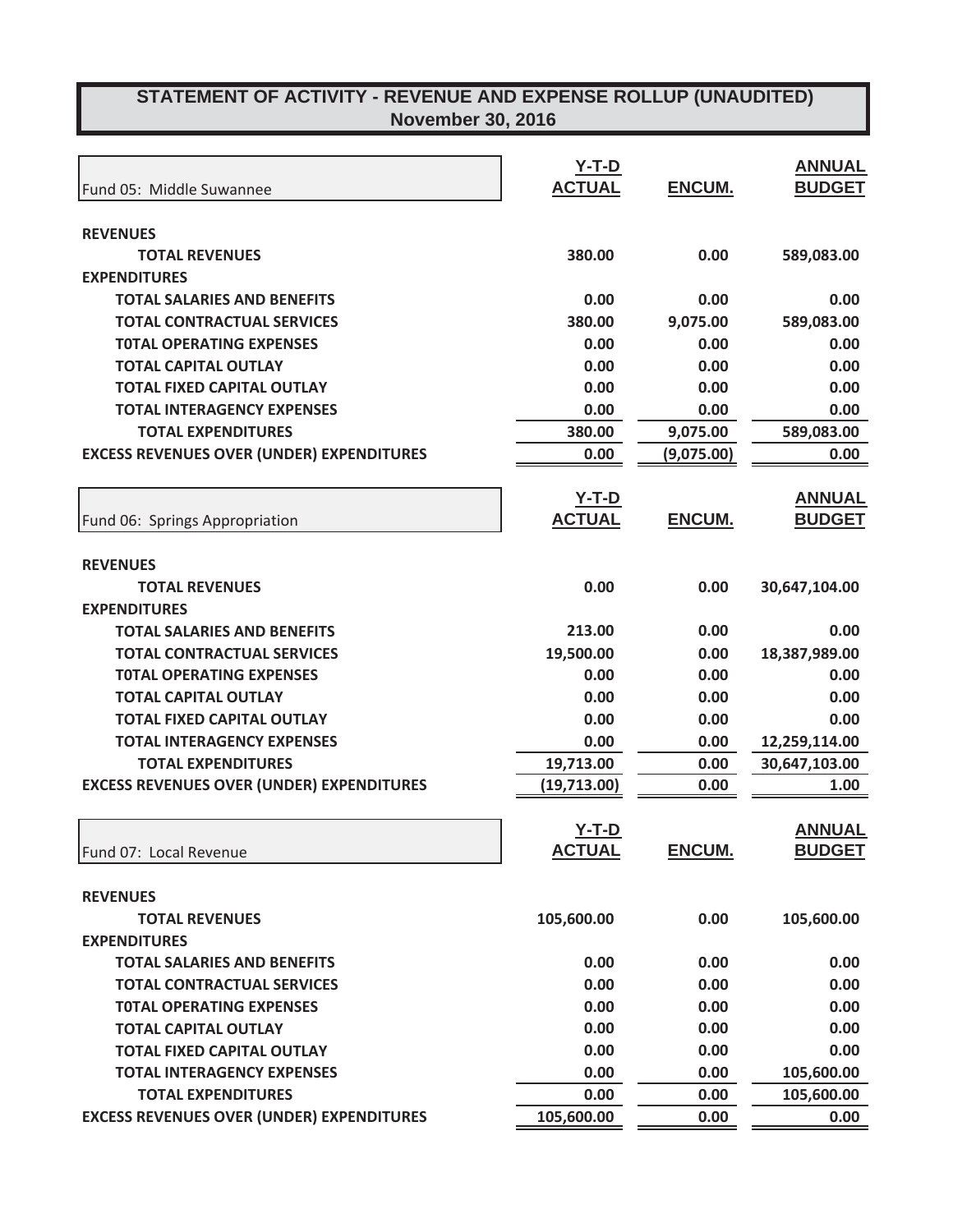|                                                  | $Y-T-D$       |               | <b>ANNUAL</b> |
|--------------------------------------------------|---------------|---------------|---------------|
| Fund 08: WMLTF / Springs                         | <b>ACTUAL</b> | ENCUM.        | <b>BUDGET</b> |
|                                                  |               |               |               |
| <b>REVENUES</b>                                  |               |               |               |
| <b>TOTAL REVENUES</b>                            | 136,658.00    | 0.00          | 329,352.00    |
| <b>EXPENDITURES</b>                              |               |               |               |
| <b>TOTAL SALARIES AND BENEFITS</b>               | 16,298.00     | 0.00          | 0.00          |
| <b>TOTAL CONTRACTUAL SERVICES</b>                | 129,182.00    | 0.00          | 290,917.00    |
| <b>TOTAL OPERATING EXPENSES</b>                  | 0.00          | 0.00          | 0.00          |
| <b>TOTAL CAPITAL OUTLAY</b>                      | 0.00          | 0.00          | 0.00          |
| <b>TOTAL FIXED CAPITAL OUTLAY</b>                | 0.00          | 0.00          | 0.00          |
| <b>TOTAL INTERAGENCY EXPENSES</b>                | 0.00          | 0.00          | 38,435.00     |
| <b>TOTAL EXPENDITURES</b>                        | 145,480.00    | 0.00          | 329,352.00    |
| <b>EXCESS REVENUES OVER (UNDER) EXPENDITURES</b> | (8,822.00)    | 0.00          | 0.00          |
|                                                  |               |               |               |
|                                                  | <u>Y-T-D</u>  |               | <b>ANNUAL</b> |
| Fund 10: Florida Forever & P-2000                | <b>ACTUAL</b> | <b>ENCUM.</b> | <b>BUDGET</b> |
|                                                  |               |               |               |
| <b>REVENUES</b>                                  |               |               |               |
| <b>TOTAL REVENUES</b>                            | 1,372,610.00  | 0.00          | 7,000,000.00  |
| <b>EXPENDITURES</b>                              |               |               |               |
| <b>TOTAL SALARIES AND BENEFITS</b>               | 0.00          | 0.00          | 0.00          |
| <b>TOTAL CONTRACTUAL SERVICES</b>                | 17,050.00     | 0.00          | 0.00          |
| <b>TOTAL OPERATING EXPENSES</b>                  | 0.00          | 0.00          | 0.00          |
| <b>TOTAL CAPITAL OUTLAY</b>                      | 0.00          | 0.00          | 0.00          |
| <b>TOTAL FIXED CAPITAL OUTLAY</b>                | 618,386.00    | 0.00          | 5,000,000.00  |
| <b>TOTAL INTERAGENCY EXPENSES</b>                | 0.00          | 0.00          | 2,000,000.00  |
| <b>TOTAL EXPENDITURES</b>                        | 635,436.00    | 0.00          | 7,000,000.00  |
| <b>EXCESS REVENUES OVER (UNDER) EXPENDITURES</b> | 737,174.00    | 0.00          | 0.00          |
|                                                  |               |               |               |
|                                                  | $Y-T-D$       |               | <b>ANNUAL</b> |
| Fund 12: DOT ETDM                                | <b>ACTUAL</b> | <b>ENCUM.</b> | <b>BUDGET</b> |
|                                                  |               |               |               |
| <b>REVENUES</b>                                  |               |               |               |
| <b>TOTAL REVENUES</b>                            | 111.00        | 0.00          | 0.00          |
| <b>EXPENDITURES</b>                              |               |               |               |
| <b>TOTAL SALARIES AND BENEFITS</b>               | 1,865.00      | 0.00          | 0.00          |
| <b>TOTAL CONTRACTUAL SERVICES</b>                | 0.00          | 0.00          | 0.00          |
| <b>TOTAL OPERATING EXPENSES</b>                  | 0.00          | 0.00          | 0.00          |
| <b>TOTAL CAPITAL OUTLAY</b>                      | 0.00          | 0.00          | 0.00          |
| <b>TOTAL FIXED CAPITAL OUTLAY</b>                | 0.00          | 0.00          | 0.00          |
| <b>TOTAL INTERAGENCY EXPENSES</b>                | 0.00          | 0.00          | 0.00          |
| <b>TOTAL EXPENDITURES</b>                        | 1,865.00      | 0.00          | 0.00          |
| <b>EXCESS REVENUES OVER (UNDER) EXPENDITURES</b> | (1,754.00)    | 0.00          | 0.00          |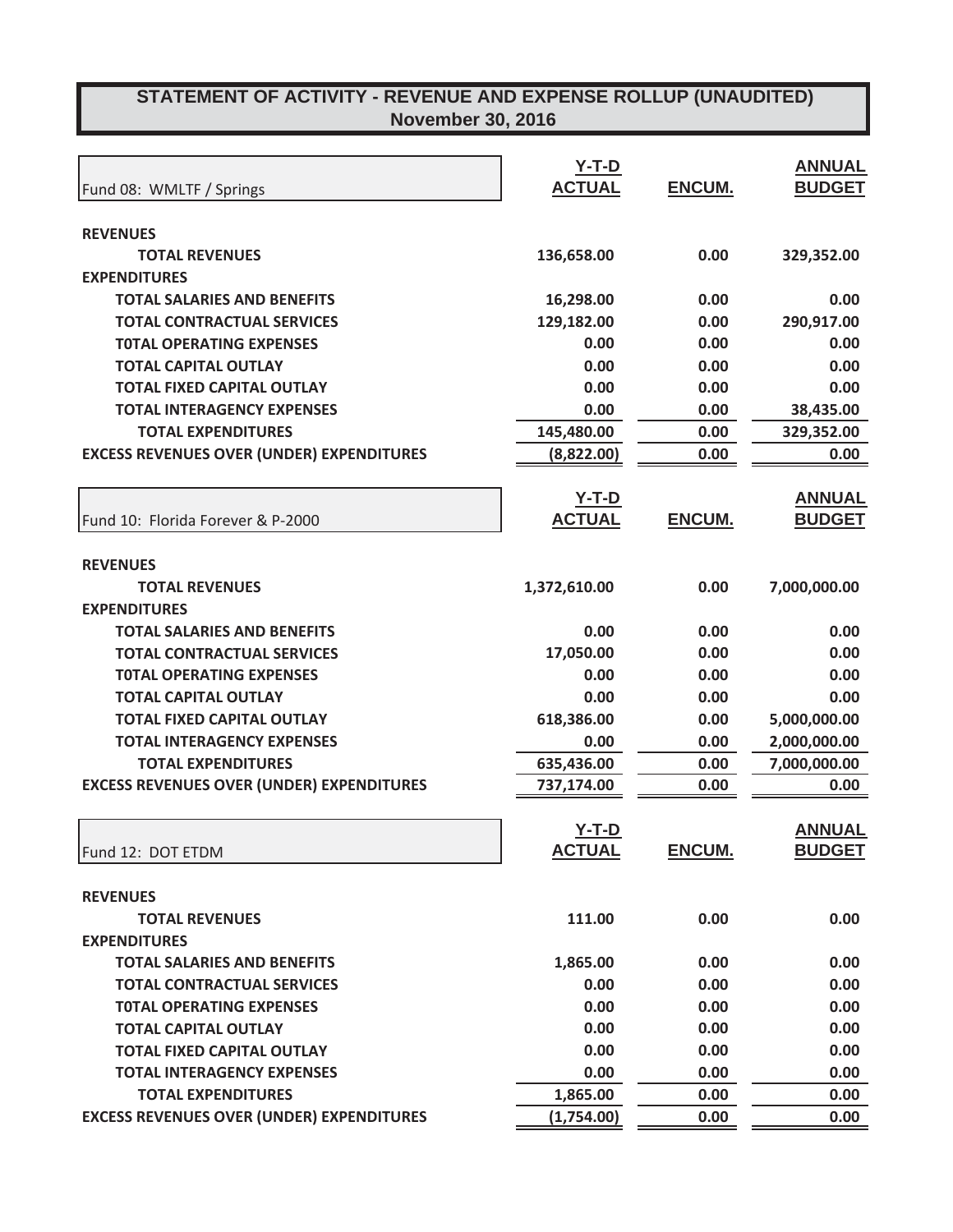|                                                  | $Y-T-D$       |               | <b>ANNUAL</b> |
|--------------------------------------------------|---------------|---------------|---------------|
| Fund 13: Land Management/Operations              | <b>ACTUAL</b> | ENCUM.        | <b>BUDGET</b> |
|                                                  |               |               |               |
| <b>REVENUES</b>                                  |               |               |               |
| <b>TOTAL REVENUES</b>                            | 247,712.00    | 0.00          | 4,237,071.00  |
| <b>EXPENDITURES</b>                              |               |               |               |
| <b>TOTAL SALARIES AND BENEFITS</b>               | 96,043.00     | 0.00          | 801,208.00    |
| <b>TOTAL CONTRACTUAL SERVICES</b>                | 40,797.00     | 0.00          | 2,088,829.00  |
| <b>TOTAL OPERATING EXPENSES</b>                  | 80,878.00     | 4,713.00      | 372,081.00    |
| <b>TOTAL CAPITAL OUTLAY</b>                      | 0.00          | 0.00          | 123,044.00    |
| <b>TOTAL FIXED CAPITAL OUTLAY</b>                | 0.00          | 0.00          | 275,000.00    |
| <b>TOTAL INTERAGENCY EXPENSES</b>                | 0.00          | 0.00          | 576,909.00    |
| <b>TOTAL EXPENDITURES</b>                        | 217,718.00    | 4,713.00      | 4,237,071.00  |
| <b>EXCESS REVENUES OVER (UNDER) EXPENDITURES</b> | 29,994.00     | (4,713.00)    | 0.00          |
|                                                  |               |               |               |
|                                                  | <u>Y-T-D</u>  |               | <b>ANNUAL</b> |
| Fund 19: DOT Mitigation                          | <b>ACTUAL</b> | <b>ENCUM.</b> | <b>BUDGET</b> |
|                                                  |               |               |               |
| <b>REVENUES</b>                                  |               |               |               |
| <b>TOTAL REVENUES</b>                            | 3,458.00      | 0.00          | 1,074,132.00  |
| <b>EXPENDITURES</b>                              |               |               |               |
| <b>TOTAL SALARIES AND BENEFITS</b>               | 226.00        | 0.00          | 0.00          |
| <b>TOTAL CONTRACTUAL SERVICES</b>                | 0.00          | 0.00          | 1,074,131.00  |
| <b>TOTAL OPERATING EXPENSES</b>                  | 0.00          | 0.00          | 0.00          |
| <b>TOTAL CAPITAL OUTLAY</b>                      | 0.00          | 0.00          | 0.00          |
| <b>TOTAL FIXED CAPITAL OUTLAY</b>                | 0.00          | 0.00          | 0.00          |
| <b>TOTAL INTERAGENCY EXPENSES</b>                | 0.00          | 0.00          | 0.00          |
| <b>TOTAL EXPENDITURES</b>                        | 226.00        | 0.00          | 1,074,131.00  |
| <b>EXCESS REVENUES OVER (UNDER) EXPENDITURES</b> | 3,232.00      | 0.00          | 1.00          |
|                                                  |               |               |               |
|                                                  | $Y-T-D$       |               | <b>ANNUAL</b> |
| Fund 29: SRP                                     | <b>ACTUAL</b> | <b>ENCUM.</b> | <b>BUDGET</b> |
|                                                  |               |               |               |
| <b>REVENUES</b>                                  |               |               |               |
| <b>TOTAL REVENUES</b>                            | 3,423.00      | 0.00          | 175,000.00    |
| <b>EXPENDITURES</b>                              |               |               |               |
| <b>TOTAL SALARIES AND BENEFITS</b>               | 0.00          | 0.00          | 0.00          |
| <b>TOTAL CONTRACTUAL SERVICES</b>                | 0.00          | 0.00          | 0.00          |
| <b>TOTAL OPERATING EXPENSES</b>                  | 0.00          | 0.00          | 0.00          |
| <b>TOTAL CAPITAL OUTLAY</b>                      | 0.00          | 0.00          | 0.00          |
| <b>TOTAL FIXED CAPITAL OUTLAY</b>                | 0.00          | 0.00          | 0.00          |
| <b>TOTAL INTERAGENCY EXPENSES</b>                | 0.00          | 0.00          | 175,000.00    |
| <b>TOTAL EXPENDITURES</b>                        | 0.00          | 0.00          | 175,000.00    |
| <b>EXCESS REVENUES OVER (UNDER) EXPENDITURES</b> | 3,423.00      | 0.00          | 0.00          |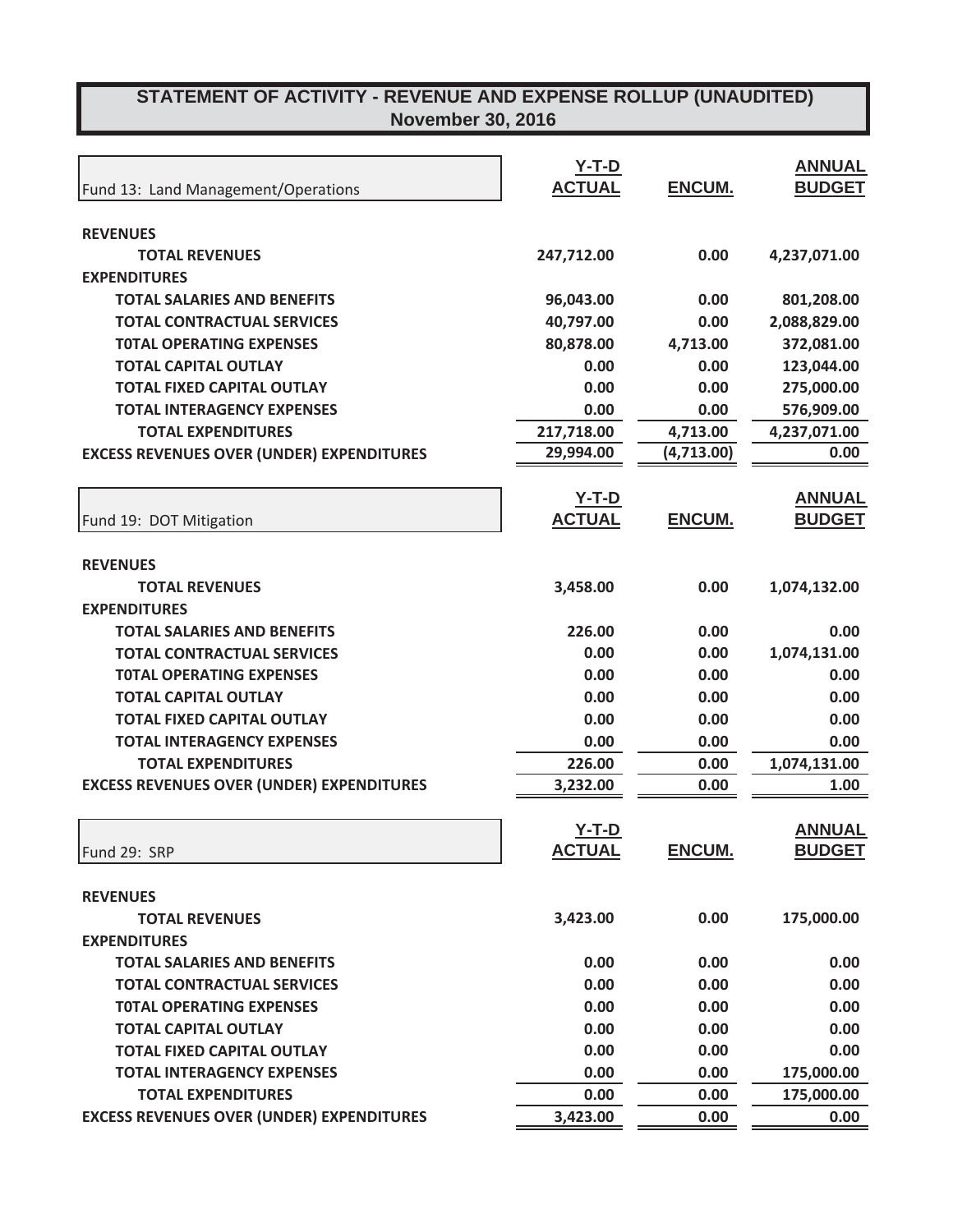|                                                  | $Y-T-D$       |               | <b>ANNUAL</b> |
|--------------------------------------------------|---------------|---------------|---------------|
| Fund 33: PCS Mitigation                          | <b>ACTUAL</b> | ENCUM.        | <b>BUDGET</b> |
|                                                  |               |               |               |
| <b>REVENUES</b>                                  |               |               |               |
| <b>TOTAL REVENUES</b>                            | 300.00        | 0.00          | 0.00          |
| <b>EXPENDITURES</b>                              |               |               |               |
| <b>TOTAL SALARIES AND BENEFITS</b>               | 0.00          | 0.00          | 0.00          |
| <b>TOTAL CONTRACTUAL SERVICES</b>                | 0.00          | 0.00          | 0.00          |
| <b>TOTAL OPERATING EXPENSES</b>                  | 0.00          | 0.00          | 0.00          |
| <b>TOTAL CAPITAL OUTLAY</b>                      | 0.00          | 0.00          | 0.00          |
| <b>TOTAL FIXED CAPITAL OUTLAY</b>                | 0.00          | 0.00          | 0.00          |
| <b>TOTAL INTERAGENCY EXPENSES</b>                | 0.00          | 0.00          | 0.00          |
| <b>TOTAL EXPENDITURES</b>                        | 0.00          | 0.00          | 0.00          |
| <b>EXCESS REVENUES OVER (UNDER) EXPENDITURES</b> | 300.00        | 0.00          | 0.00          |
|                                                  |               |               |               |
|                                                  | <u>Y-T-D</u>  |               | <b>ANNUAL</b> |
| Fund 51: District Ag Cost Share                  | <b>ACTUAL</b> | <b>ENCUM.</b> | <b>BUDGET</b> |
|                                                  |               |               |               |
| <b>REVENUES</b>                                  |               |               |               |
| <b>TOTAL REVENUES</b>                            | 1,575.00      | 0.00          | 2,173,213.00  |
| <b>EXPENDITURES</b>                              |               |               |               |
| <b>TOTAL SALARIES AND BENEFITS</b>               | 0.00          | 0.00          | 0.00          |
| <b>TOTAL CONTRACTUAL SERVICES</b>                | 6,900.00      | 0.00          | 2,114,213.00  |
| <b>TOTAL OPERATING EXPENSES</b>                  | 0.00          | 0.00          | 0.00          |
| <b>TOTAL CAPITAL OUTLAY</b>                      | 0.00          | 0.00          | 0.00          |
| <b>TOTAL FIXED CAPITAL OUTLAY</b>                | 0.00          | 0.00          | 0.00          |
| <b>TOTAL INTERAGENCY EXPENSES</b>                | 0.00          | 0.00          | 59,000.00     |
| <b>TOTAL EXPENDITURES</b>                        | 6,900.00      | 0.00          | 2,173,213.00  |
| <b>EXCESS REVENUES OVER (UNDER) EXPENDITURES</b> | (5,325.00)    | 0.00          | 0.00          |
|                                                  |               |               |               |
|                                                  | <u>Y-T-D</u>  |               | <b>ANNUAL</b> |
| Fund 53: District River Cost Share               | <b>ACTUAL</b> | ENCUM.        | <b>BUDGET</b> |
| <b>REVENUES</b>                                  |               |               |               |
| <b>TOTAL REVENUES</b>                            | 1,152.00      | 0.00          | 4,947,184.00  |
| <b>EXPENDITURES</b>                              |               |               |               |
| <b>TOTAL SALARIES AND BENEFITS</b>               | 0.00          | 0.00          | 0.00          |
| <b>TOTAL CONTRACTUAL SERVICES</b>                | 0.00          | 0.00          | 269,300.00    |
| <b>TOTAL OPERATING EXPENSES</b>                  | 0.00          | 0.00          | 0.00          |
| <b>TOTAL CAPITAL OUTLAY</b>                      | 0.00          | 0.00          | 0.00          |
| <b>TOTAL FIXED CAPITAL OUTLAY</b>                | 0.00          | 0.00          | 0.00          |
| <b>TOTAL INTERAGENCY EXPENSES</b>                | 43,448.00     | 0.00          | 4,677,884.00  |
| <b>TOTAL EXPENDITURES</b>                        | 43,448.00     | 0.00          | 4,947,184.00  |
| <b>EXCESS REVENUES OVER (UNDER) EXPENDITURES</b> | (42, 296.00)  | 0.00          | 0.00          |
|                                                  |               |               |               |